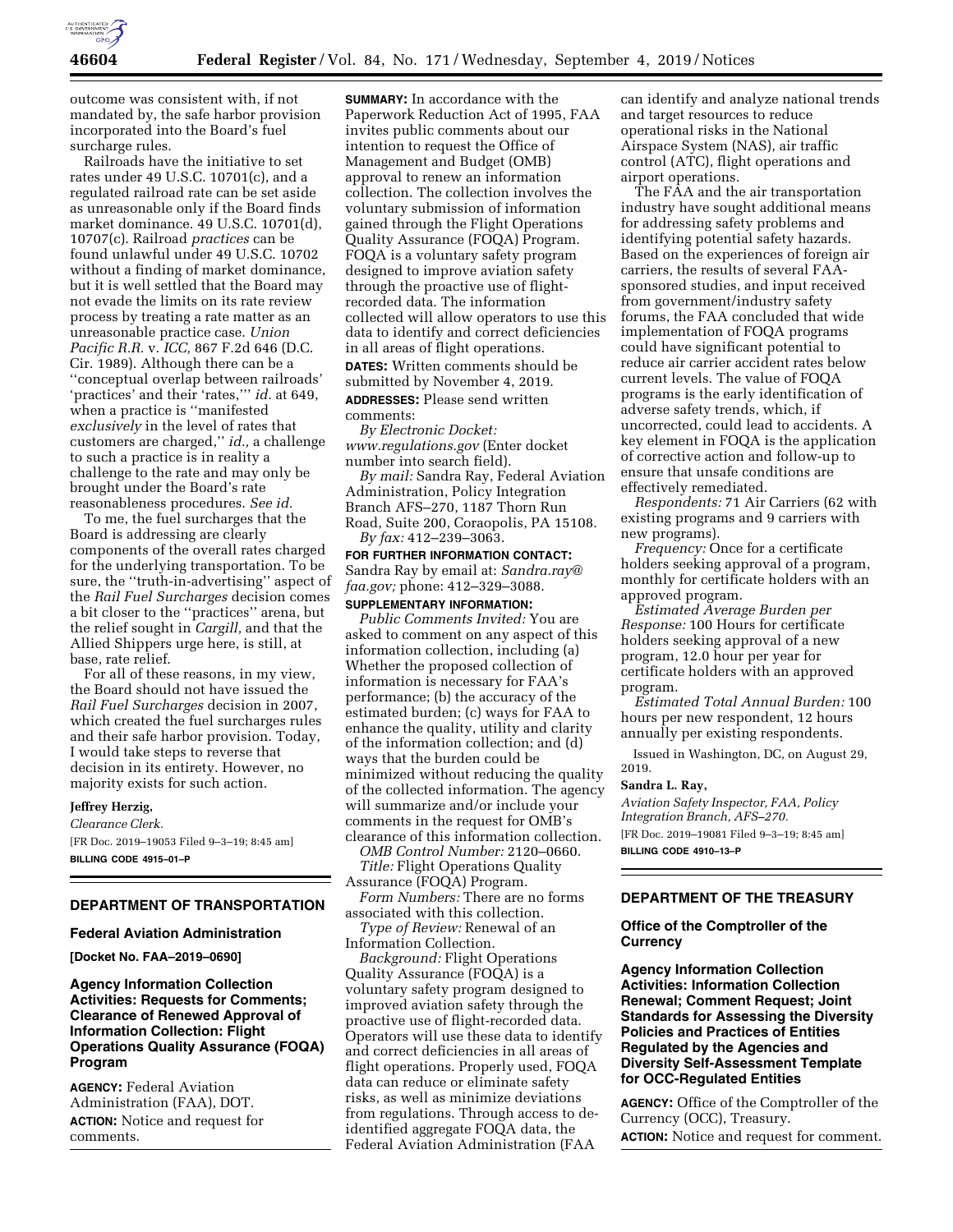**SUMMARY:** The OCC, as part of its continuing effort to reduce paperwork and respondent burden, invites the general public and other federal agencies to take this opportunity to comment on a continuing information collection, as required by the Paperwork Reduction Act of 1995 (PRA). The OCC may not conduct or sponsor, and a respondent is not required to respond to, an information collection unless it displays a currently valid Office of Management and Budget (OMB) control number. The OCC is soliciting comment on the renewal of its information collection titled ''Joint Standards for Assessing the Diversity Policies and Practices of Entities Regulated by the Agencies and Diversity Self-Assessment Template for OCC-Regulated Entities.'' **DATES:** Comments must be submitted on or before November 4, 2019.

**ADDRESSES:** Commenters are encouraged to submit comments by email, if possible. You may submit comments by any of the following methods:

• *Email: [prainfo@occ.treas.gov.](mailto:prainfo@occ.treas.gov)* 

• *Mail:* Chief Counsel's Office, Attention: Comment Processing, OMB Control No. 1557–0334, Office of the Comptroller of the Currency, 400 7th Street SW, Suite 3E–218, Washington, DC 20219.

• *Hand Delivery/Courier:* 400 7th Street SW, Suite 3E–218, Washington, DC 20219.

• *Fax:* (571) 465–4326.

*Instructions:* You must include ''OCC'' as the agency name and ''1557– 0334'' in your comment. In general, the OCC will publish comments on *[www.reginfo.gov](http://www.reginfo.gov)* without change, including any business or personal information provided, such as name and address information, email addresses, or phone numbers. Comments received, including attachments and other supporting materials, are part of the public record and subject to public disclosure. Do not include any information in your comment or supporting materials that you consider confidential or inappropriate for public disclosure.

You may review comments and other related materials that pertain to this information collection beginning on the date of publication of the second notice for this collection 1 by any of the following methods:

• *Viewing Comments Electronically:*  Go to *[www.reginfo.gov.](http://www.reginfo.gov)* Click on the ''Information Collection Review'' tab. Underneath the ''Currently under Review'' section heading, from the drop-

down menu, select ''Department of Treasury'' and then click ''submit.'' This information collection can be located by searching by OMB control number ''1557–0334'' or ''Joint Standards for Assessing the Diversity Policies and Practices of Entities Regulated by the Agencies and Diversity Self-Assessment Template for OCC-Regulated Entities.'' Upon finding the appropriate information collection, click on the related ''ICR Reference Number.'' On the next screen, select ''View Supporting Statement and Other Documents'' and then click on the link to any comment listed at the bottom of the screen.

• For assistance in navigating *[www.reginfo.gov,](http://www.reginfo.gov)* please contact the Regulatory Information Service Center at (202) 482–7340.

• *Viewing Comments Personally:* You may personally inspect comments at the OCC, 400 7th Street SW, Washington, DC. For security reasons, the OCC requires that visitors make an appointment to inspect comments. You may do so by calling (202) 649–6700 or, for persons who are deaf or hearing impaired, TTY, (202) 649–5597. Upon arrival, visitors will be required to present valid government-issued photo identification and submit to security screening in order to inspect comments.

**FOR FURTHER INFORMATION CONTACT:**  Shaquita Merritt, Clearance Officer,  $(202)$  649–5490 or, for persons who are deaf or hearing impaired, TTY, (202) 649–5597, Chief Counsel's Office, Office of the Comptroller of the Currency, 400 7th Street SW, Suite 3E–218, Mail Stop 9W–11, Washington, DC 20219.

**SUPPLEMENTARY INFORMATION:** Under the PRA (44 U.S.C. 3501–3520), certain federal agencies must obtain approval from OMB for each collection of information that they conduct or sponsor. ''Collection of information'' is defined in 44 U.S.C. 3502(3) and 5 CFR 1320.3(c) to include agency requests or requirements that members of the public submit reports, keep records, or provide information to a third party. The PRA directs these Federal agencies to provide a 60-day notice in the **Federal Register**  concerning each proposed collection of information before submitting the collection to OMB for approval. To comply with this requirement, the OCC is publishing notice of the renewal of this collection of information.

*Title:* Joint Standards for Assessing the Diversity Policies and Practices of Entities Regulated by the Agencies and Diversity Self-Assessment Template for OCC-Regulated Entities.

*OMB Control No.:* 1557–0334. *Description:* This information collection covers standards, pursuant to

which entities regulated by the OCC voluntarily self-assess their diversity policies and practices and a template to assist with the self-assessment. The template (1) asks for general information about a respondent; (2) includes questions and solicits comments for certain standards about program successes and challenges; (3) asks for a description of current practices for the self-assessment standards; (4) seeks additional diversity data; and (5) provides an opportunity for a respondent to provide other information regarding or comment on the selfassessment of its diversity policies and practices. The OCC may use information submitted to monitor progress and trends in the financial services industry regarding diversity and inclusion in employment and contracting activities and to identify and highlight diversity and inclusion policies and practices that have been successful. The OCC will continue to reach out to the entities it regulates and other interested parties to discuss diversity and inclusion in the financial services industry and share leading practices. Finally, if an OCCregulated entity submits confidential commercial information that is both customarily and actually treated as private by the entity, the entity can designate the information as such, in which case the OCC will treat the selfassessment information as private to the extent permitted by law, including the Freedom of Information Act, 5 U.S.C. 552, *et seq.* 

*Type of Review:* Regular.

*Affected Public:* Businesses or other for-profit.

*Burden Estimates:* 

*Number of Respondents:* 110. *Estimated Annual Burden for Standards and Template:* 8 hours.

*Frequency of Response:* Annual.

*Comments:* The comments submitted in response to this notice will be summarized, included in the request for OMB approval. All comments will become a matter of public record. Comments are invited on:

(a) Whether the collection of information is necessary for the proper performance of the functions of the OCC, including whether the information has practical utility;

(b) The accuracy of the OCC's estimate of the information collection burden;

(c) Ways to enhance the quality, utility, and clarity of the information to be collected;

(d) Ways to minimize the burden of the collection on respondents, including through the use of automated collection techniques or other forms of information technology; and

<sup>1</sup>Following the close of this notice's 60-day comment period, the OCC will publish a second notice with a 30-day comment period.